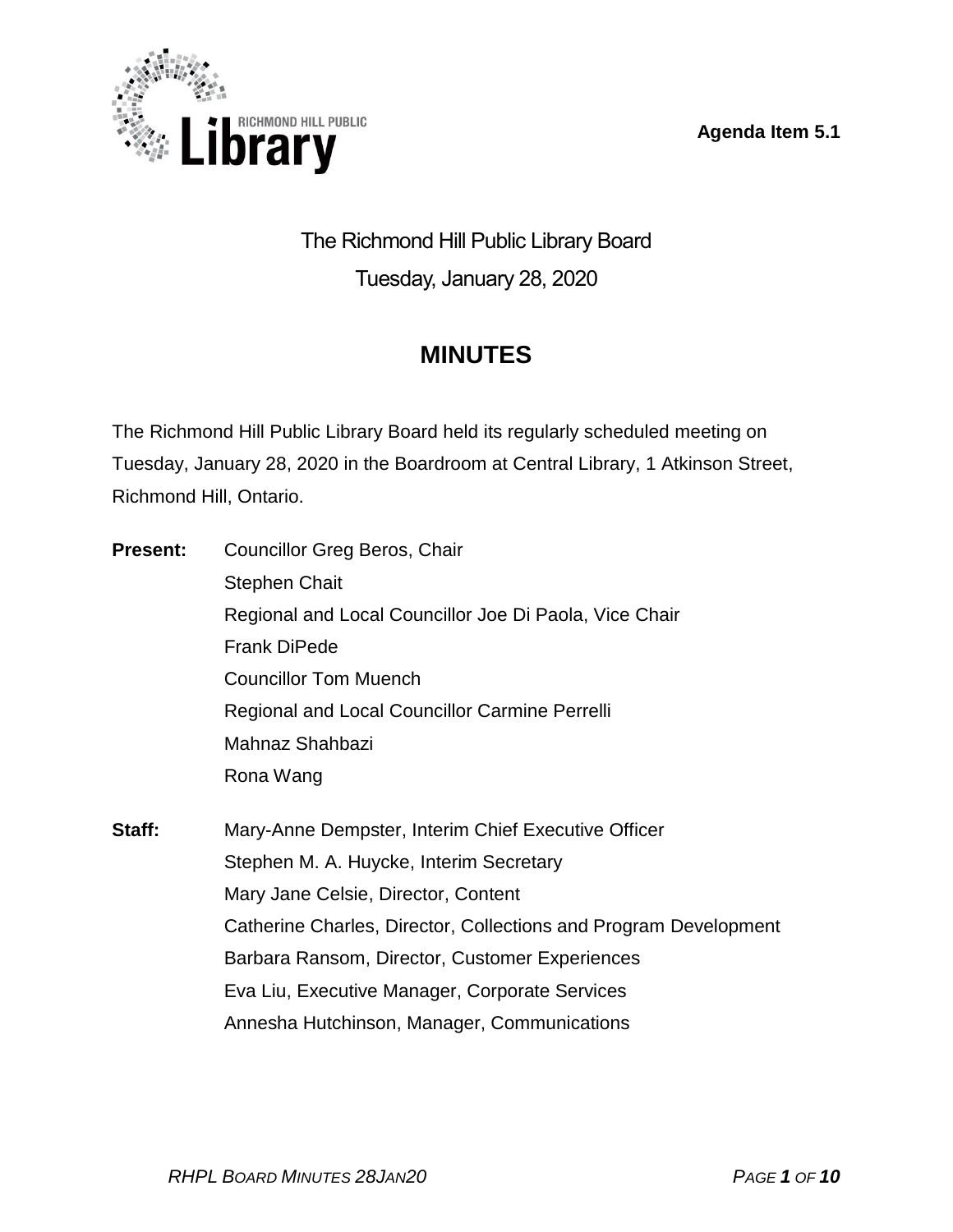#### **1.0 Call to Order**

The Chair called the meeting to order at 7:31 p.m.

#### **2.0 Regrets**

#### **3.0 Adoption of Agenda**

**Motion:**

20:01

#### **Moved By:**

S. Chait

## **Seconded by:**

Regional and Local Councillor C. Perrelli

**THAT** the Agenda of January 28, 2020 be adopted.

#### **CARRIED**

## **4.0 Disclosure of Pecuniary Interest and the General Nature Thereof**

There were no disclosures of pecuniary interest.

#### **5.0 Minutes**

## **5.1 Library Board Minutes – December 17, 2019**

#### **Motion:**

20:02

#### **Moved By:**

S. Chait

## **Seconded by:**

Regional and Local Councillor J. Di Paola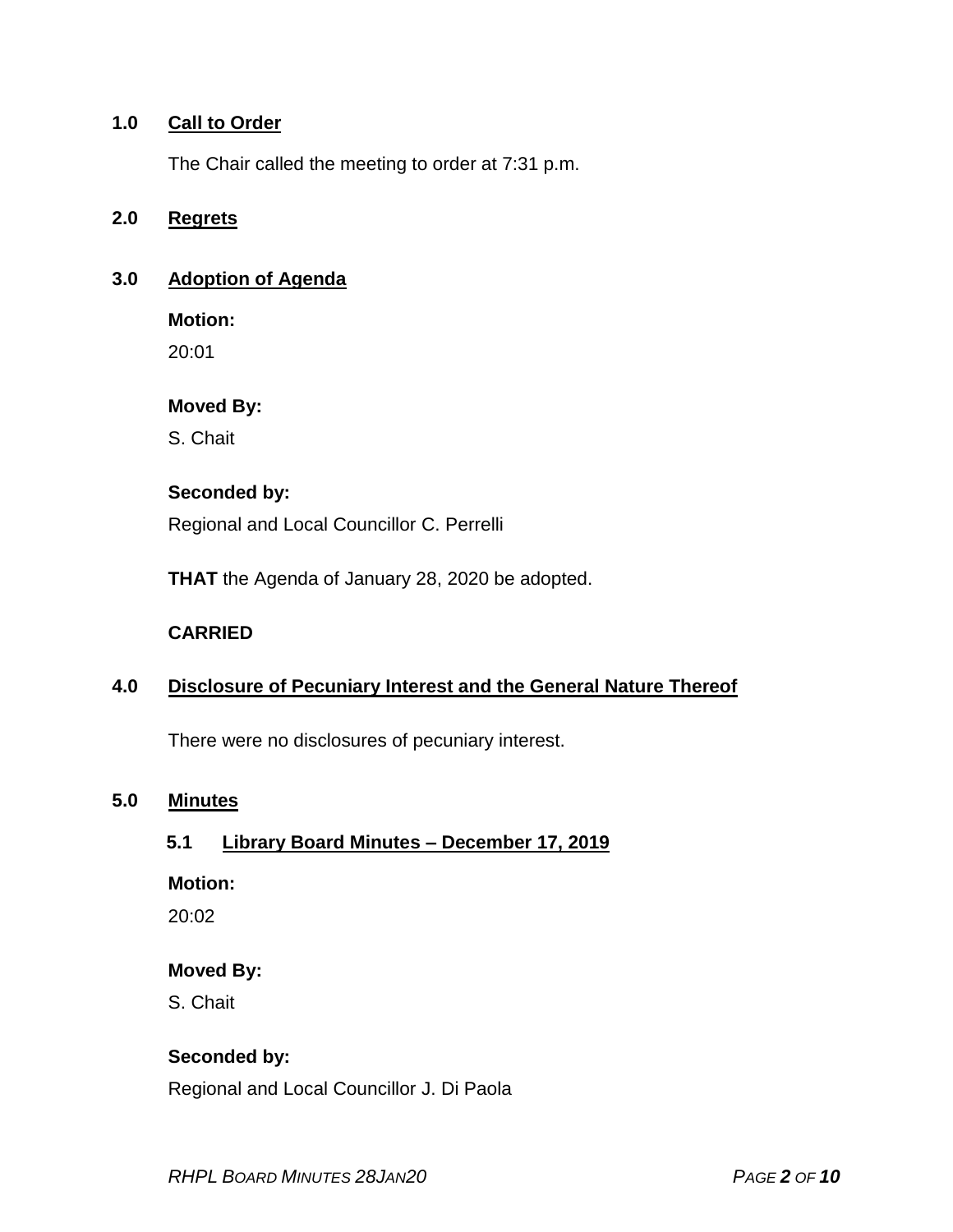**THAT** the Minutes of December 17, 2019 be adopted

## **CARRIED UNANIMOUSLY**

#### **6.0 Correspondence**

**6.1** Letter from Corrie McBain

Re: Resignation

#### **Motion:**

20:03

#### **Moved By:**

S. Chait

## **Seconded by:**

Regional and Local Councillor C. Perrelli

**THAT** the correspondence be received as information.

## **CARRIED UNANIMOUSLY**

## **7.0 Presentations**

## **7.1 Mary Jane Celsie, Director, Content**

## **Re: Content Division**

#### **Motion:**

20:04

*Councillor T. Muench arrived to the meeting at 7:40 p.m.*

#### **Moved by:**

S. Chait

## **Seconded by:**

Regional and Local Councillor J. Di Paola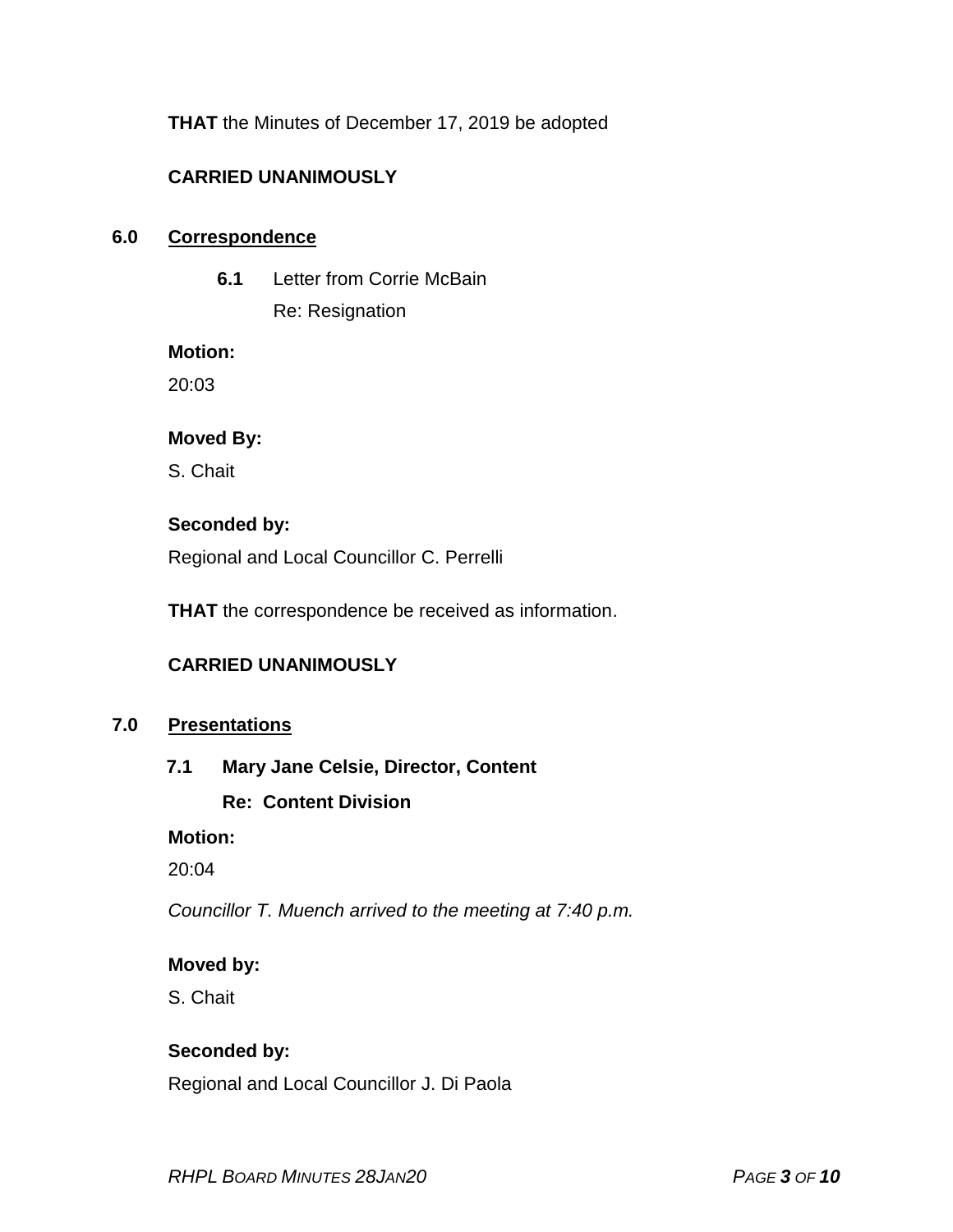**THAT** the presentation on the Richmond Hill Public Library Content Division be received for information.

## **CARRIED UNANIMOUSLY**

#### **8.0 Reports**

Accessible documents can be accessed through the [RHPL website > Your](https://www.rhpl.ca/your-library/about-us/library-board)  Library [> About Us > Library](https://www.rhpl.ca/your-library/about-us/library-board) Board

On a motion moved by Regional and Local Councillor J. DiPaola, seconded by M. Shahbazi, the Board consented to adopt all of the staff recommendations in Reports 8.1, 8.2, 8.3, 8.4, 8.5 and 8.6 without further discussion or motions

#### **8.1 2019 Accessibility Services Report – SRLIB20.01**

A report was issued prior to the meeting and was presented by MJ. Celsie, Director, Content.

#### **Motion:**

20:05

## **Moved By:**

Regional and Local Councilor J. Di Paola

#### **Seconded by:**

M. Shahbazi

**That** the 2019 Annual Accessibility Policy and Program Report be received; and

**That** the Library Board approve the Richmond Hill Public Library Board Accessibility Policy dated January 28, 2020.

## **CARRIED UNANIMOUSLY**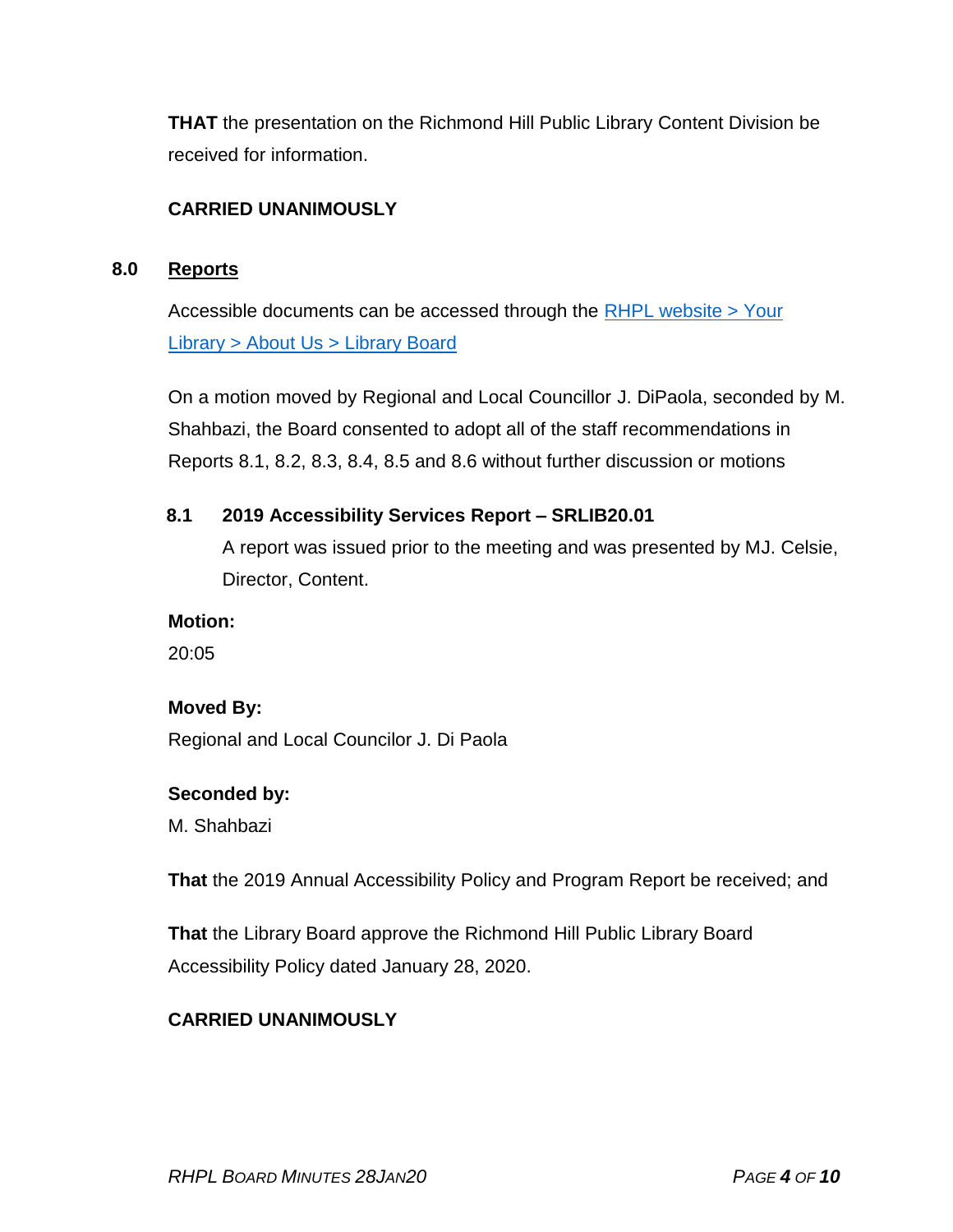## **8.2 2019 Annual Health and Safety Policy and Program Report – SRLIB20.02**

A report was issued prior to the meeting and was presented by E. Liu, Executive Manager, Corporate Services.

#### **Motion:**

20:06

## **Moved By:**

Regional and Local Councilor J. Di Paola

#### **Seconded by:**

M. Shahbazi

**That** the 2019 Annual Health and Safety Program Report be received; and

That the Library Board endorse the Richmond Hill Public Library Health and Safety Policy Statement and Respect in the Workplace Policy.

## **CARRIED UNANIMOUSLY**

## **8.3 Organizational Chart Update Report – SRLIB20.03**

A report was issued prior to the meeting and was presented by M. Dempster, Interim CEO.

**Motion:** 

20:07

## **Moved By:**

Regional and Local Councilor J. Di Paola

## **Seconded by:**

M. Shahbazi

**That** the Organization Structure report dated January 28, 2020 be received for information.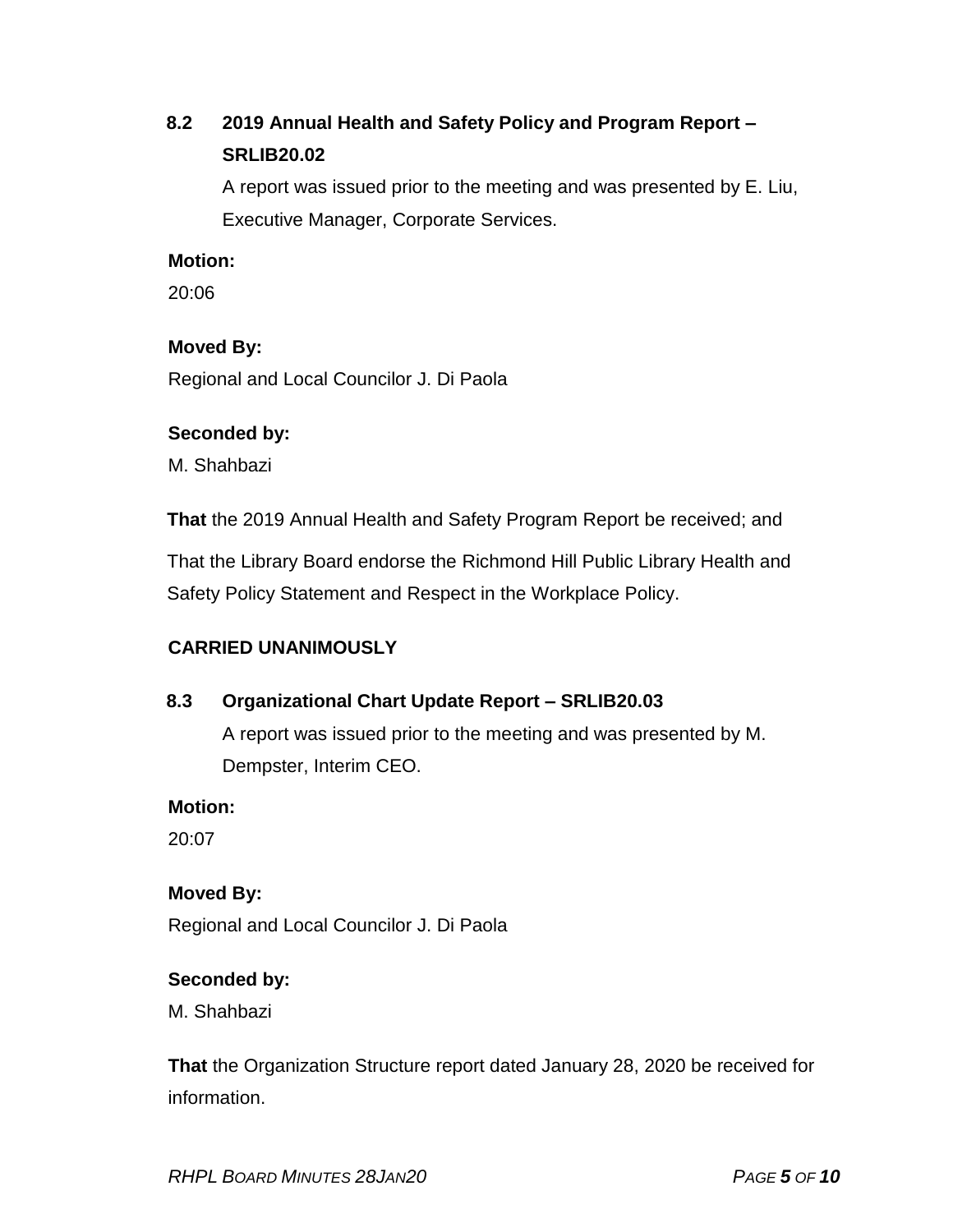## **CARRIED UNANIMOUSLY**

**8.4 Memorandum of Understanding with the City Report – SRLIB20.04** A report was issued prior to the meeting and was presented by M. Dempster, Interim CEO.

#### **Motion:**

20:08

## **Moved By:**

Regional and Local Councilor J. Di Paola

## **Seconded by:**

M. Shahbazi

**That** the Memorandum of Understanding between the Richmond Hill Public Library Board and the City of Richmond Hill be received; and

**That** the Library Board authorize the Chair to sign the Memorandum of Understanding; and

**That** the Library Board authorize the permanent budget transfer to the City for the seven IT professionals assumed by the City of Richmond Hill to support Library operations; and

**That** the Library Board continue to budget for all non-payroll information technology financial requirements.

## **CARRIED UNANIMOUSLY**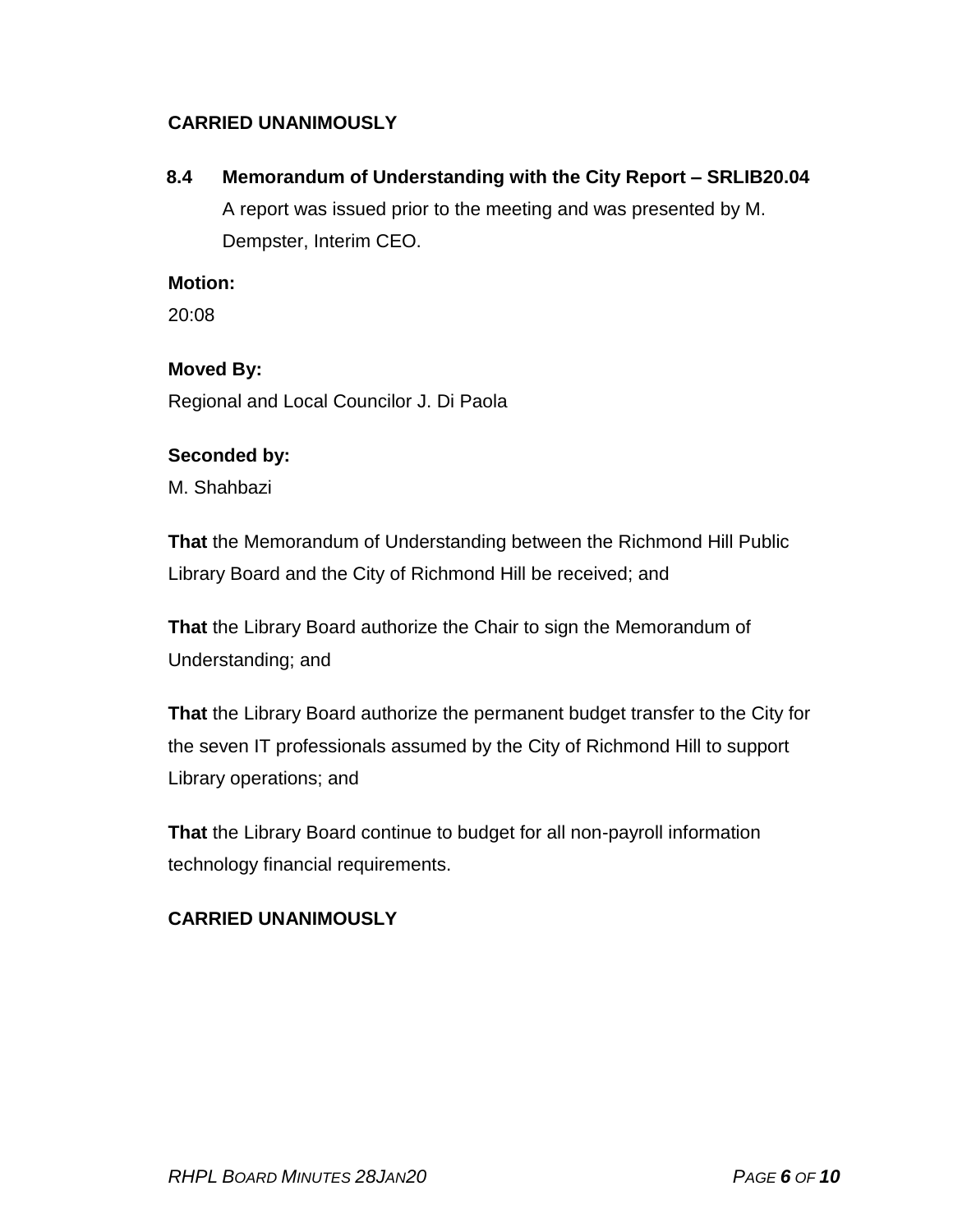#### **8.5 2019 Year End Capital Closure Report – SRLIB20.05**

A report was issued prior to the meeting and was presented by M. Dempster, Interim CEO.

#### **Motion:**

20:09

#### **Moved By:**

Regional and Local Councilor J. Di Paola

#### **Seconded by:**

M. Shahbazi

**That** the Library Board approve the closure of the following 10 capital projects and that all unexpended monies be returned to City Reserves:

- $\circ$  P/000027.01 2013 Workstations & Peripherals TE;
- $\circ$  P/000039.01 2014 Shelving Replacement Phase I IS;
- $\circ$  P/000176.01 2016 Workstations & Peripherals TE;
- $\circ$  P/000287.01 2017 Collection Development CO;
- $\circ$  P/000288.01 2017 CE Library Feasibility Study AD;
- $\circ$  P/000291.01 2017 Workstations & Peripherals TE;
- $\circ$  P/000418.01 2018 External Digital Signage RG/RV TE;
- $\circ$  P/000613.01 2019 iPad Kiosk RV/RG TE;
- $\circ$  P/000623.01 2019 Self Payment Check-Out RG TE; and
- $\circ$  P/000626.01 2019 Public Furniture RV

## **CARRIED UNANIMOUSLY**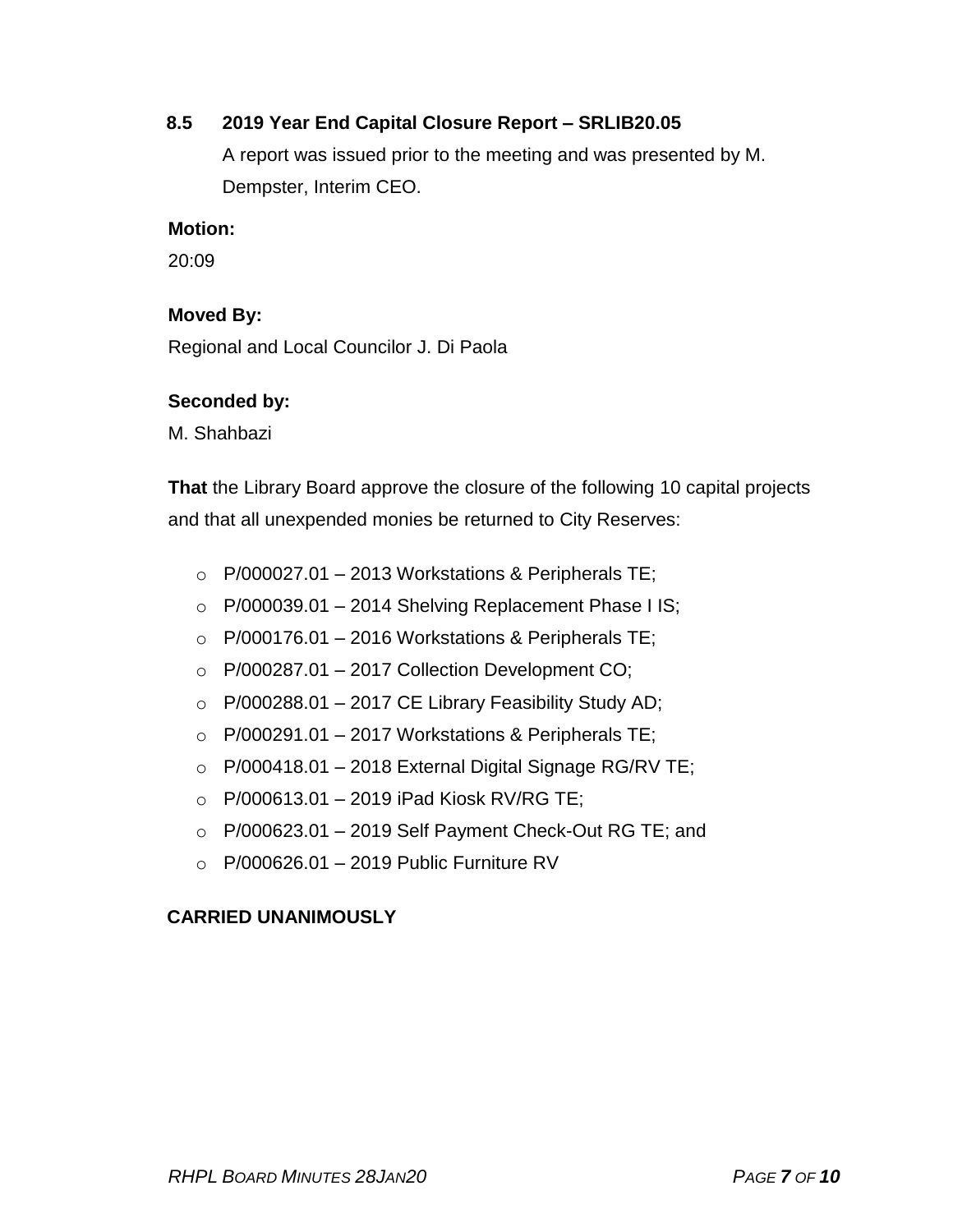## **8.6 Oak Ridges Library Grand Opening Report – SRLIB20.06**

A report was issued prior to the meeting and was presented by A. Hutchinson, Manager, Communications.

#### **Motion:**

20:10

#### **Moved By:**

Regional and Local Councilor J. Di Paola

#### **Seconded by:**

M. Shahbazi

**THAT** the Oak Ridges Library Grand Opening Celebration occur on February, 29, 2020 (11 a.m. to 3 p.m.).

**THAT** the event follow the proposed structure of an open house, showcasing the diverse offerings of library programs, services and technologies to Richmond Hill residents.

## **CARRIED UNANIMOUSLY**

## **8.7 CEO Update – Delivery of Board Materials (verbal)**

## **Motion:**

20:11

## **Moved By:**

Regional and Local Councillor C. Perrelli

## **Seconded by:**

Councillor T. Muench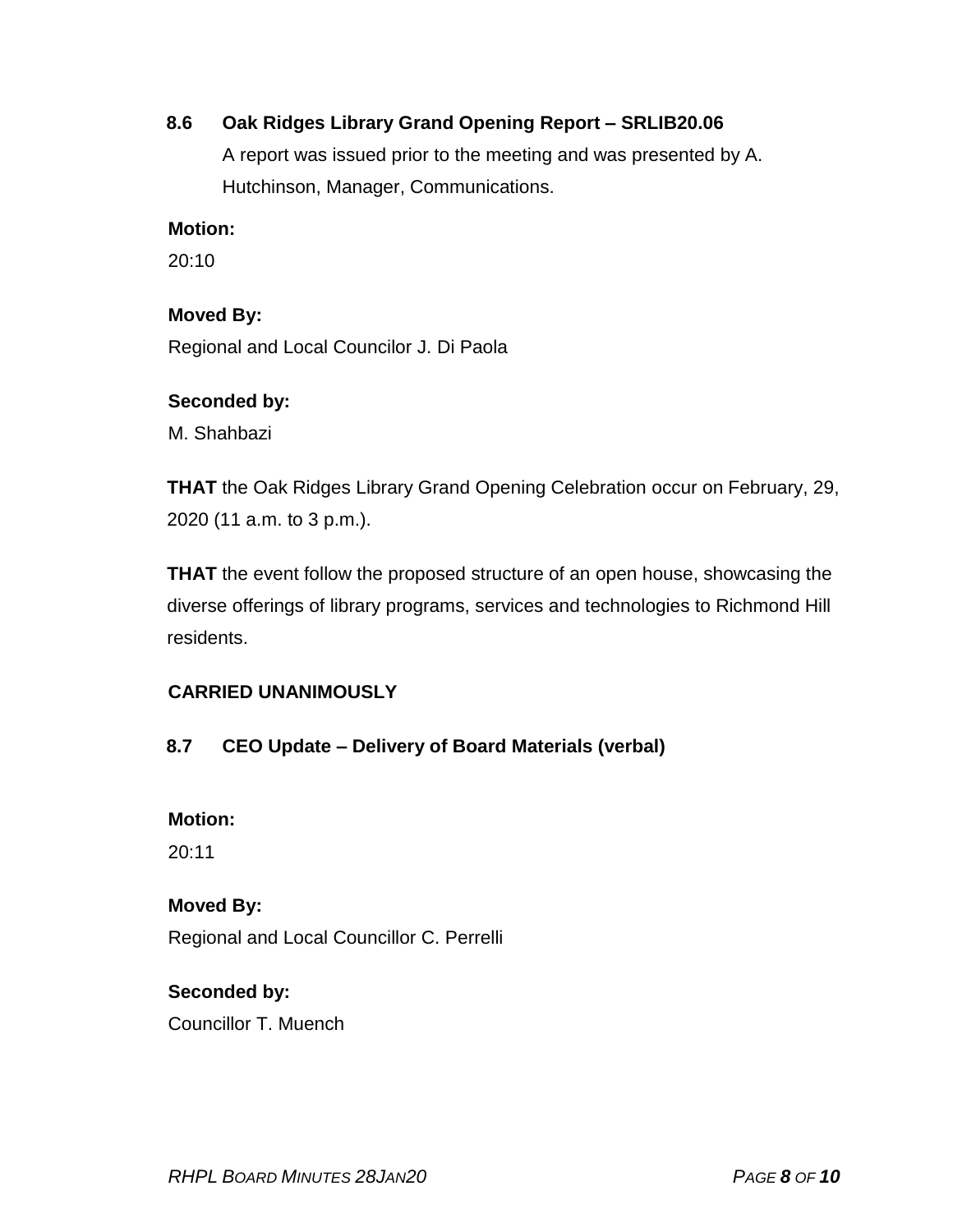**THAT** the Library only deliver Board agendas to Board Members electronically, with paper copies available for pick-up at Library upon request of a Board Member.

## **CARRIED UNANIMOUSLY**

#### **9.0 Member Announcements**

Board Chair introduced Ben Hendriks, OLBA President, who was in attendance.

M. Dempster noted upcoming Director retirements: Barbara Ransom in June and Mary Jane Celsie to semi-retire from full time Director to an 18 month contract position as the Acting Manager of the Richvale Library.

M. Dempster noted the hard work of staff on the transition work to date and welcomed Annesha Hutchinson as the new permanent Manager, Communications.

Regional and Local Councillor J. Di Paola noted that the City was pleased by the 8.1% reduction in the Library budget.

S. Chait noted that the Service Level Agreement (MOU) approved by the Board and M. Dempster noted that the MOU/Service Level Agreement is completely inline and compliant with the intent of Public Libraries Act.

## **10.0 Date of Next Meeting**

The next Regular Meeting of the Library Board will be held on: **Tuesday, February 25, 2020 at 7:30 p.m. at Central Library.**

#### **11.0 Adjournment**

**Motion:** 20:12